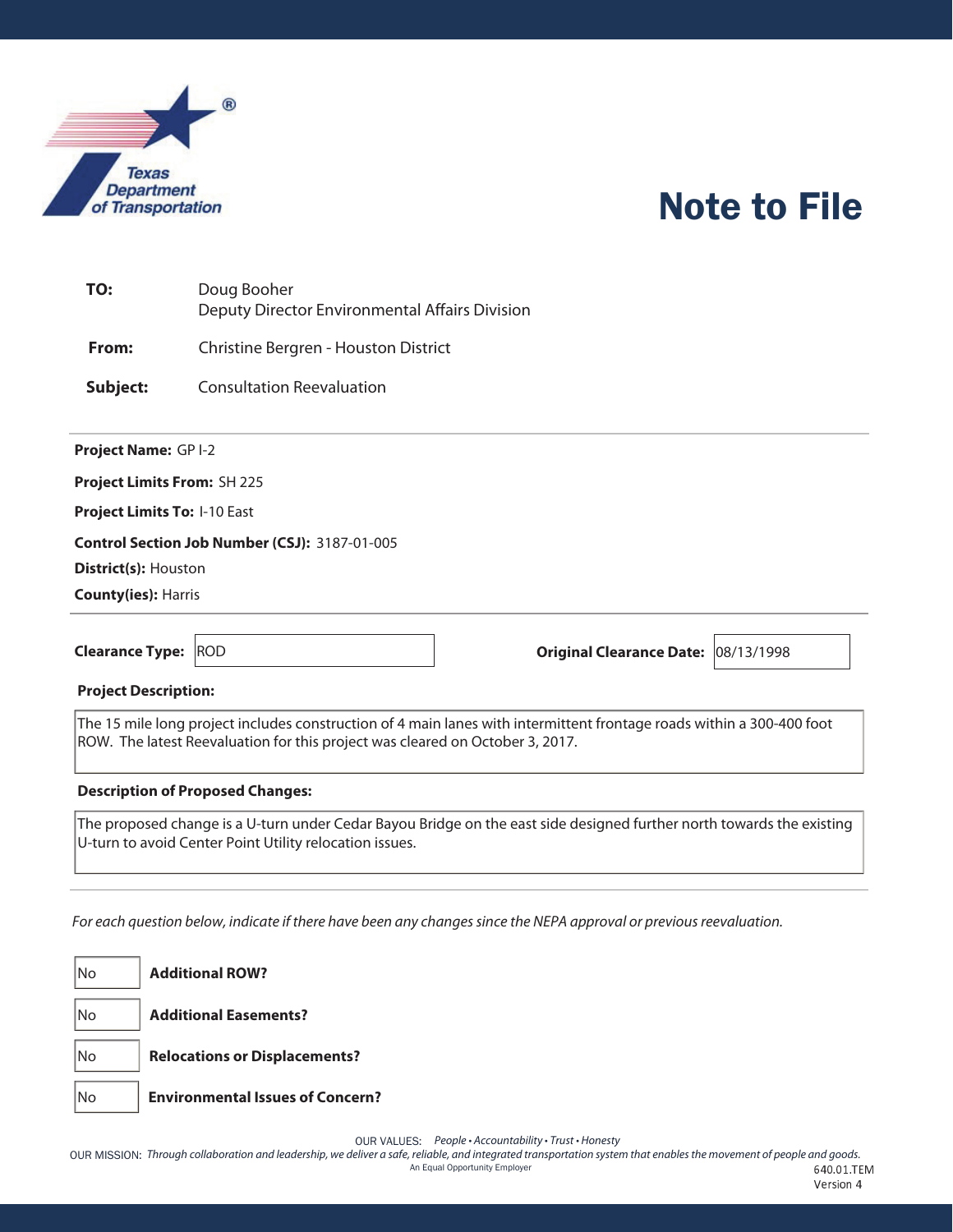| No                                                                                 | Section 106 related issues?                   |
|------------------------------------------------------------------------------------|-----------------------------------------------|
| No                                                                                 | <b>Tribal Coordination related issues?</b>    |
| No                                                                                 | Section 4(f) related issues?                  |
| No                                                                                 | <b>Endangered Species Act related issues?</b> |
| No<br><b>Additional Public Involvement required?</b>                               |                                               |
| Was a call conducted with ENV to discuss<br>No.<br>this consultation reevaluation? |                                               |

This memo serves as documentation of the Consultation Reevaluation for this particular issue.

TxDOT (Environmental Affairs Division and the District) has determined based on the information provided herein that the original environmental decision remains valid.